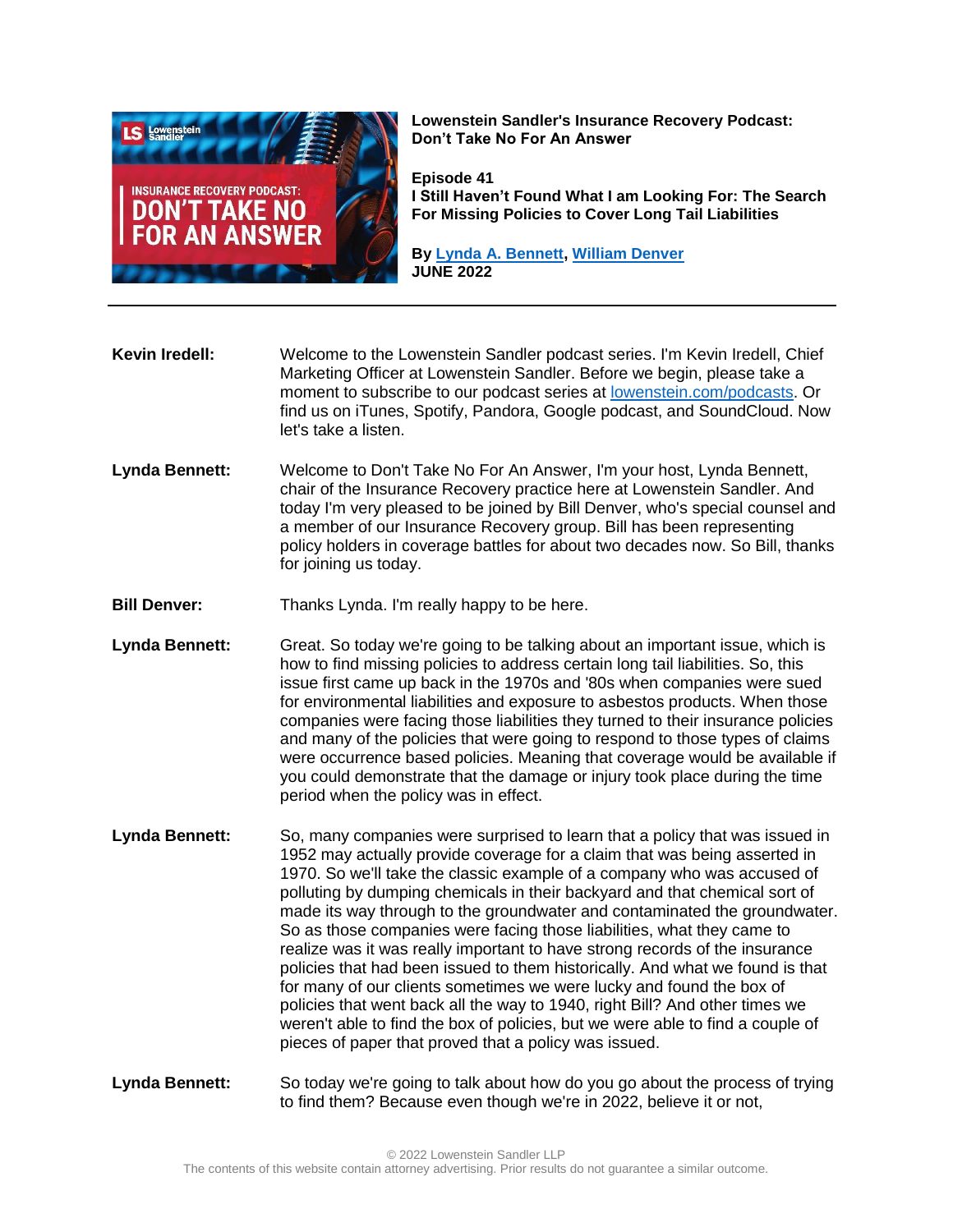companies are still facing these types of long tail liabilities where they've got damage or injury alleged back into the 1960s. So today by way of example, we're dealing with tort claims, sexual abuse claims, and other product liability claims.

- **Lynda Bennett:** So, Bill, let's start at the beginning. When facing one of these types of long tail liabilities, where does the company start to try to find that historic policy information?
- **Bill Denver:** Well, what I always tell people to do is start with the people who know, and if you're a company of a sufficient size and you actually have a risk manager who helped place your coverage, go talk to your risk managers. Whether they still work for you, whether they're retired, it's amazing how often these guys know exactly who they placed coverage with, what their limits were, things like that, even going back 20, 30, 40 years sometimes. So if you have access to that person, that's great and that's a good starting point. Some companies aren't big enough to have risk managers, so they rely on brokers really to place coverage. I would have the same conversation with the broker trying to access what their records are and the people who have knowledge of the insurance program. And that's always my starting point because those are the people who should know the most about your historical coverage.
- **Lynda Bennett:** Well, I love talking to those risk managers because you always get to hear about the great flood or the fire that basically burned up or water damage and they threw out all the records. But you're right, that is a great place to start. But, let's talk about some of the particular files that you may want to get into. Because, as I mentioned, one thing that's surprising to a lot of our clients is that you don't have to have a complete copy of the policy. So, where are some of the good places in the company's historic records to start looking for a couple of pieces of paper to start to string this together?
- **Bill Denver:** Well, you want to go back and start looking through the historical archives and the business records. And, a lot of times, you just need to undertake a physical search because a lot of this stuff was pre-automation obviously and so they're not going to be electronic files and you need to go back and see if there are files where you kept your insurance policies? Are there files where if you were a company that did a lot of government work, did you have to keep records of what your coverage was that was in place? If you did a lot of financial transactions, sometimes you have to show coverage or if buying and selling subsidiaries sometimes there will be lists of coverage there. So basically you go back and you start trying to do kind of a physical search to locate some of those historical policies or even just evidence of them, even a list of coverage with a name of a carrier, hopefully you have an insurance policy number, but sometimes even if you just have the name of the carrier and the policy year, that's enough to get you going and to show that it's a business record so in some states you've already shown that you have prima facie evidence that you had some coverage in place at that point.
- **Lynda Bennett:** Yeah. I agree. A couple of other places to look,: some of your historic lawsuits. One of the standard questions to ask in a car accident case, for example, is what insurance do you have? And our listeners need to understand that these policies typically provided CGL, auto sometimes in a

2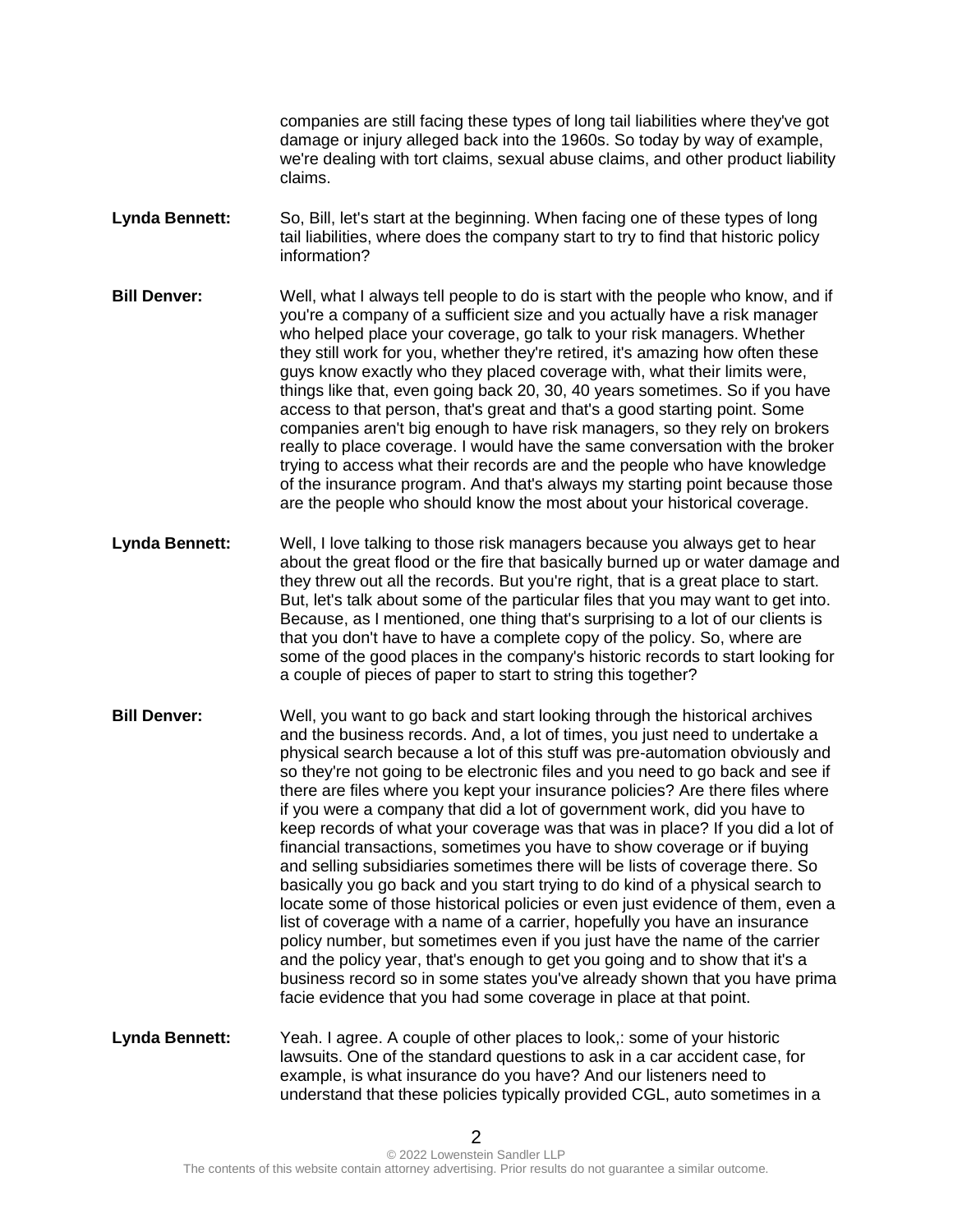package. So that policy number may be found in an answer to interrogatories from an old case. And also I encourage clients to think broadly about where they may have been required to provide proof of insurance to others. So, if you did government contracts, if you have master services agreements with longstanding business partners you may have been required to provide a certificate of insurance or at least provide the name and amount of the limits of the carrier that you have in place. So you're right, start with the finance, look for evidence of premium payments for a great place to look. But there are some of these others that are little bit outside the box, places that you can also search as well.

- **Lynda Bennett:** So, let's pivot to the insurers. Do they play any role in this process? So let's take the example, Bill, that you gave, that I've got the name of my carrier and I know what the limits were and I've got a crusty old risk manager who said, oh, we definitely were with INA throughout the 1970s. What happens next? Do you reach out to the carriers? Will they have those policies available when you make that outreach?
- **Bill Denver:** In general, I always favor reaching out. We have a good experiences with reaching out to insurance companies, typically. I will say a lot of times your first or second or third request will be ignored.
- **Lynda Bennett:** Seen that movie before.
- **Bill Denver:** Yes and so it does take some persistence. But if you push hard enough, usually you start to get somebody who will say, okay, I'll undertake a search. And then you ask them not to look in their own desk, which is probably not going to have the insurance policies you're looking for, but to actually do a real search. And every once in a while you will get real meaningful results. We have one carrier who just sent the letter to New Jersey Manufacturers and New Jersey Manufacturers sent 15 policies that were in place from the '30s, '40s, and '50s, which was amazing. And they had claims that went back that far. So it was pure gold and they got it in a week and it was just that easy, just making the request.
- Lynda Bennett: Picking up the money off the floor, that's terrific.
- **Bill Denver:** Exactly**.**

Lynda Bennett: How far back are carriers—This is a question that I get asked routinely by clients, which is how far back do the insurers are they required to keep those records?

- **Bill Denver:** Well, unfortunately, I think it depends on the state, and the business practices are very different on top of that. There's been a lot of consolidation in the insurance industry over years, so there's a lot of lost files that might be buried somewhere or maybe weren't being kept. So it really depends on the state of the jurisdiction that you're in.
- Lynda Bennett: Yeah. I think you're exactly right, Bill, that the carriers in the first instance, I mean you gave a great example, that's more the exception to the rule, sending that letter and getting back a box of policies. And I do want to

3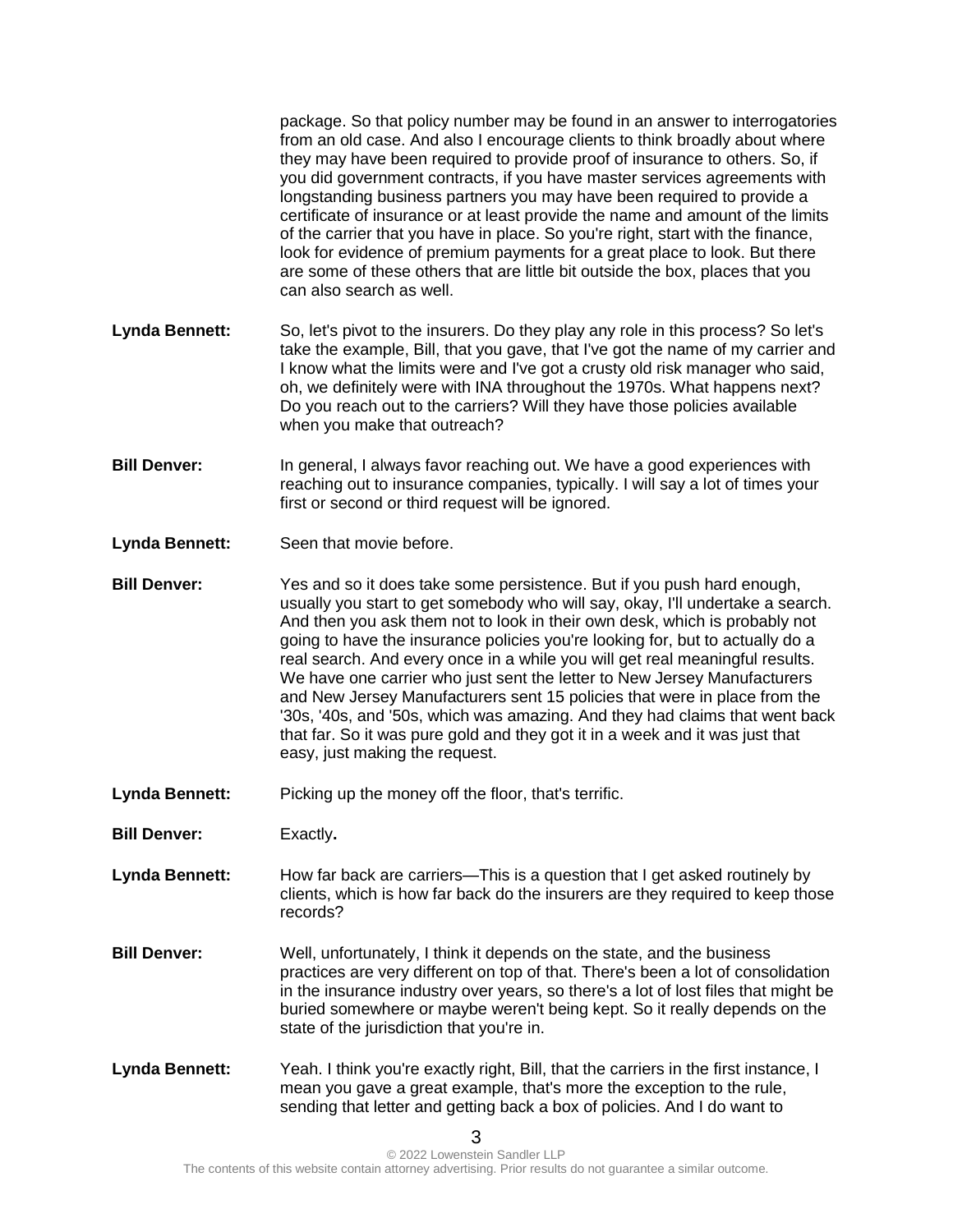encourage our listeners to be persistent in chasing the carriers because some of them do have microfiche of policy information going back into the '60s, '70s, '80s. And really putting the carriers through their paces is an important thing because we're going to get into how the court deals with this in a little while, but it is important for our listeners to understand that carriers will be found in bad faith if they don't undertake a reasonable and diligent effort to look for those policies.

- **Bill Denver:** And one of the things it's important is it's kind of like peeling an onion. Like there's going to be multiple layers, there's literally multiple layers of insurance coverage a lot of times, and it's kind of like once you get through that surface layer and you start getting some information sometimes you can snowball. So, literally, if you get one policy and it's an excess policy, well maybe that policy's going to list the insurance carriers and the insurance policy numbers that sit below it, that same policy might say that it's a renewal of a policy the year before. So now you go back to the carrier and you ask for the year before, and then you get the same kind of information. And all of a sudden you start to build slowly just by reading from one insurance policy and you can build up an entire insurance program.
- **Lynda Bennett:** That's a great point, Bill, and I'll just build on that. Also, understanding what the policy numbers mean, because there's a method to the madness of what the policy number is and sometimes, for example, if it has an 04 in the policy number that means it was the fourth policy, it was a renewal and it's been in place for four years prior to the policy that you have in your hands. So, absolutely great points there.
- **Lynda Bennett:** So we've talked about looking at policy holder records, we've talked about begging the insurers to find the information in their records. What about outside experts? Are there any outfits out there that can help also fill some of the gaps if we've got a couple of pieces of paper to work with?
- **Bill Denver:** Yes, there are. I mean, there's a college industry of people who call themselves insurance archeologists, including Insurance Archeology Group. And basically their job is to go out and try to find insurance policies and they will have experience and they'll be sometimes more efficient at the process than you could be if you hired attorneys or even other people who don't have this kind of experience. These kind of people will have more familiarity with, for example, like the Naval archives, which frequently have long insurance records for anybody who did contract work for the Navy. They also have more familiarity going to London Market. London Market has its own database of information that they keep through Price Forbes and some of the insurance archeology groups are more accustomed to interacting with them to conduct meaningful searches and making sure that they're accurate. So they'll be more efficient, but it is also a costly process and you want to make sure that what you're facing in terms of potential losses justify the expense.
- **Lynda Bennett:** Yep. No, that's a great point. Those insurance archeologists, which by the way I'd love for there to be a major in college for that, maybe one day we'll get there, but they also have form files. So if you only have that one piece of paper and you know it was issued by INA in 1962 and you've got a policy number, there were standard forms that were used and those insurance

 $\Delta$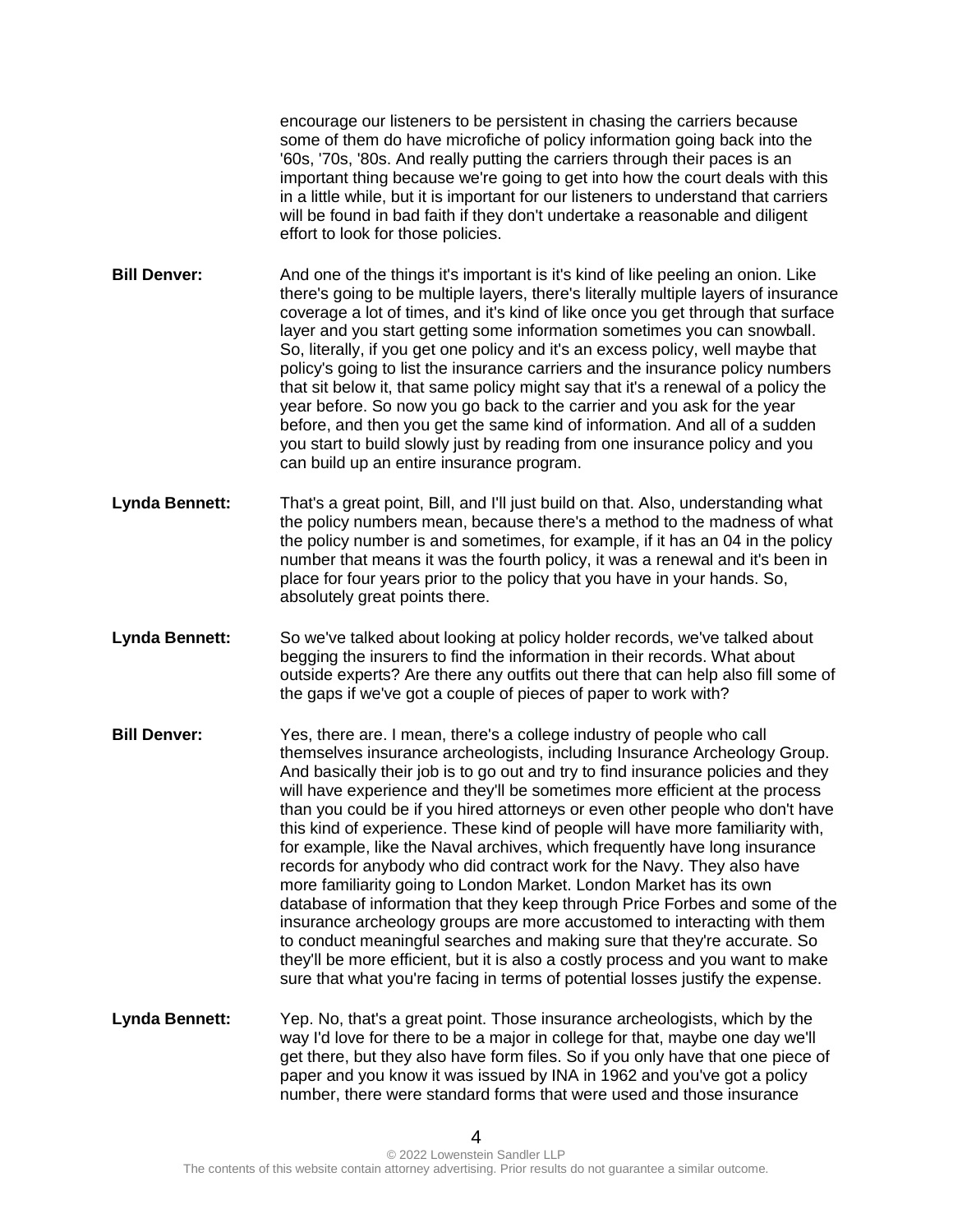archeologists have done an amazing job going to insurance regulators to create an entire library. So they are a tremendous resource if you've got a couple of pieces of paper to start working with.

- Lynda Bennett: Bill, so I want to just pivot over to now that we've done our search and we don't have complete information and now we're in our coverage litigation, how much secondary evidence is enough? How do courts look at this? What is the standard of proof that will be applied to whether my four pieces of paper are enough to prove that policy?
- **Bill Denver:** Well, again, unfortunately it's the typical lawyer answer of "it depends." It depends on where you are and, under the federal rules, you don't need to show a full insurance policy in order to show coverage. But typically federal courts do want you to show that you undertook a meaningful and efficient search before you try to come to them and say, well, I've got the secondary evidence. But once you've taken that search and you bring the secondary evidence, it might be a certificate of insurance, sometimes they'll even accept testimony from risk managers saying I know that we bought coverage from AIG for 10 years, it was our primary carrier. Sometimes courts will accept that and we'll move forward, but it really depends on where you are, and some courts are a little bit more strict on that. Other states, like New Jersey, if you have some secondary evidence and basically there's some strong indications that there was coverage in place, basically the courts will shift the burden over to the insurance carriers to show why there was no coverage at that time.
- **Lynda Bennett:** Yep. Great. Yeah. It's the preponderance of the evidence, is it more likely than not than the policy was issued or clear and convincing. You better have nine tenths of the information of that policy available to prove it, right?
- **Bill Denver:** Exactly.
- **Lynda Bennett:** All right. Well, so we're just about out of time. I want to wrap up. The search for missing policies is crucially important because those are incredibly valuable assets that can be monetized, but what are the parting shots for you? What are the best practices that clients should put in place to find and keep and preserve those very valuable assets for a future liability?
- **Bill Denver:** Well, the number one best practice is make sure that you keep good insurance records and you keep them acceptable, both physical copies and electronic copies. So, that's number one.
- **Bill Denver:** Number two is use the people who you've hired to maintain these records and to do your insurance work, rely on them when you need to in order to get faster and more efficient access to your records. And then don't be shy about digging in and doing physical searches, looking through your records, having a law firm do searches for prior cases and similar work like that so that you can really make sure that you've dug in and that you've unearthed whatever is out there that could show what your insurance coverage was.
- **Lynda Bennett:** Great advice Bill, really appreciate your time today and we'll look forward to having you back on Don't Take No For An Answer. See you next time.

5